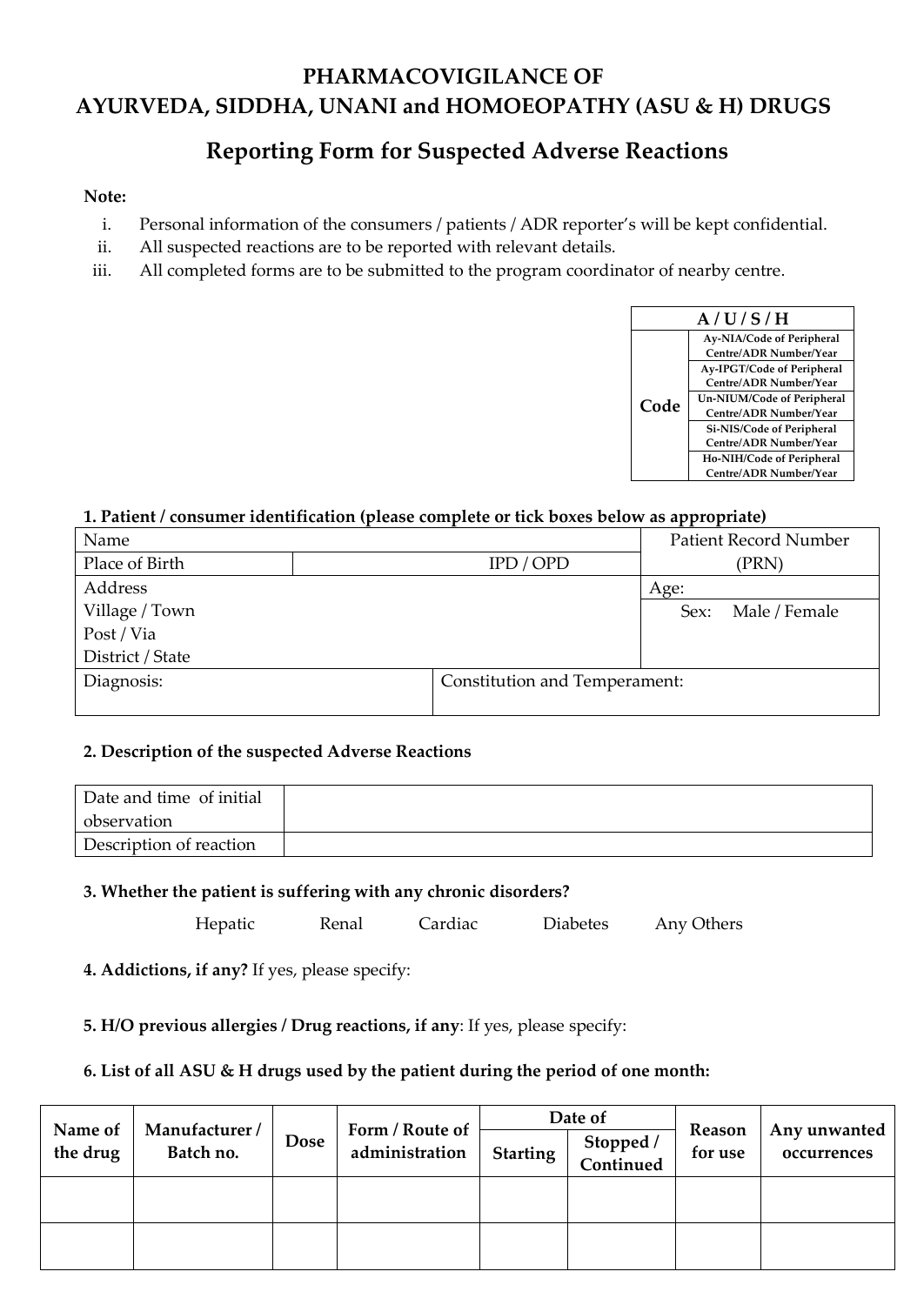# **7. List of other drugs used by the patient during the period of one month:**

| Name of  | Manufacturer / |             | Form / Route of | Date of                                   |  |                   |                             |
|----------|----------------|-------------|-----------------|-------------------------------------------|--|-------------------|-----------------------------|
| the drug | Batch no.      | <b>Dose</b> | administration  | Stopped /<br>Continued<br><b>Starting</b> |  | Reason<br>for use | Any unwanted<br>occurrences |
|          |                |             |                 |                                           |  |                   |                             |
|          |                |             |                 |                                           |  |                   |                             |
|          |                |             |                 |                                           |  |                   |                             |
|          |                |             |                 |                                           |  |                   |                             |

## **8. Details of the drug suspected to cause ADR:**

- a. Name of the drug:
- b. Manufacturing date and Expiry date (if available):
- c. Remaining pack / label (if available):
- d. Consumed orally along with (water / milk / honey / or any other)
- e. Whether any dietary precautions have been prescribed? If yes, please specify :
- f. Whether the drug is consumed under medical supervision or used as self medication.
- g. Any other relevant information associated with drug use:

# **9. Management provided / taken for suspected adverse reaction**

#### **10. Please indicate outcome of the suspected adverse reaction (tick appropriate)**

| Recovered:                               | <b>Not</b> | Unknown: | Fatal: | If Fatal                                             |
|------------------------------------------|------------|----------|--------|------------------------------------------------------|
|                                          | recovered: |          |        | Date of death:                                       |
| Severe: Yes / No.                        |            |          |        | Reaction abated after drug stopped or dose reduced:  |
|                                          |            |          |        | Reaction reappeared after re administration of drug: |
| Was the patient admitted to hospital? If |            |          |        |                                                      |
| yes, give name and address of hospital   |            |          |        |                                                      |